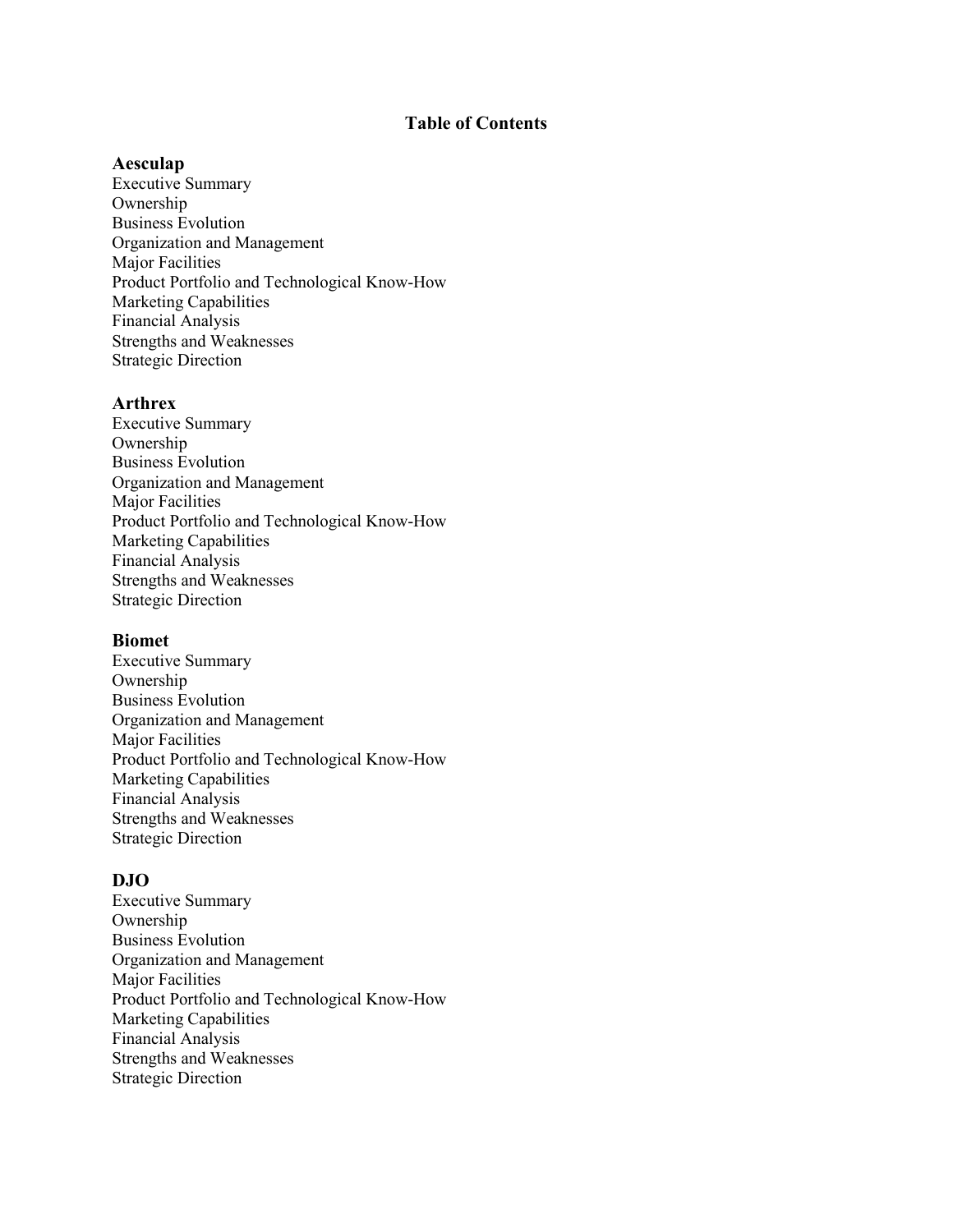### **Johnson & Johnson**

Executive Summary Ownership Business Evolution Organization and Management Major Facilities Product Portfolio and Technological Know-How Marketing Capabilities Financial Analysis Strengths and Weaknesses Strategic Direction

## **Medtronic**

Executive Summary Ownership Business Evolution Organization and Management Major Facilities Product Portfolio and Technological Know-How Marketing Capabilities Financial Analysis Strengths and Weaknesses Strategic Direction

### **Smith & Nephew**

Executive Summary Ownership Business Evolution Organization and Management Major Facilities Product Portfolio and Technological Know-How Marketing Capabilities Financial Analysis Strengths and Weaknesses Strategic Direction

## **Stryker**

Executive Summary Ownership Business Evolution Organization and Management Major Facilities Product Portfolio and Technological Know-How Marketing Capabilities Financial Analysis Strengths and Weaknesses Strategic Direction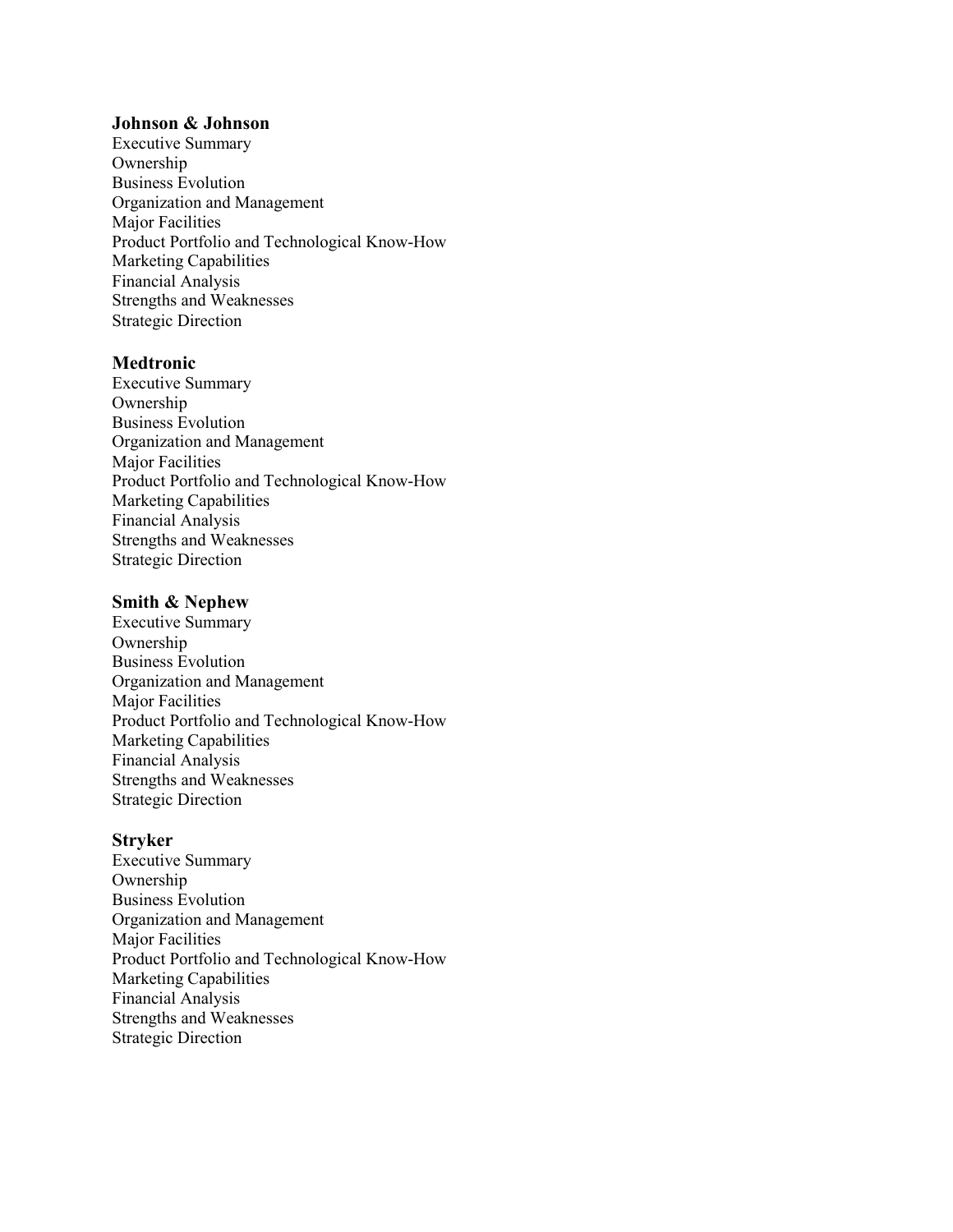## **Synthes**

Executive Summary Ownership Business Evolution Organization and Management Major Facilities Product Portfolio and Technological Know-How Marketing Capabilities Financial Analysis Strengths and Weaknesses Strategic Direction

## **Zimmer**

Executive Summary Ownership Business Evolution Organization and Management Major Facilities Product Portfolio and Technological Know-How Marketing Capabilities Financial Analysis Strengths and Weaknesses Strategic Direction

## **List of Tables**

Global Orthopedics Market by Segment and Geographic Region Global Orthopedics Market Growth by Segment Global Orthopedics Market by Geographic Region Aesculap Sales and Operating Profit Growth Aesculap Sales by Division Aesculap Sales Growth by Division Aesculap Sales by Geographic Region Aesculap Sales Growth by Geographic Region Arthrex Sales and Operating Profit Growth Arthrex Sales by Geographic Region Arthrex Sales Growth by Product Group Arthrex Sales by Product Line Arthrex Sales Growth by Product Line Biomet Sales and Operating Profit Growth Biomet Sales by Geographic Region Biomet Sales Growth by Product Group Biomet Sales by Product Line Biomet Sales Growth by Product Line DJO Sales and Operating Profit Growth DJO Sales by Geographic Region DJO Sales Growth by Product Group DJO Sales by Product Line DJO Sales Growth by Product Line